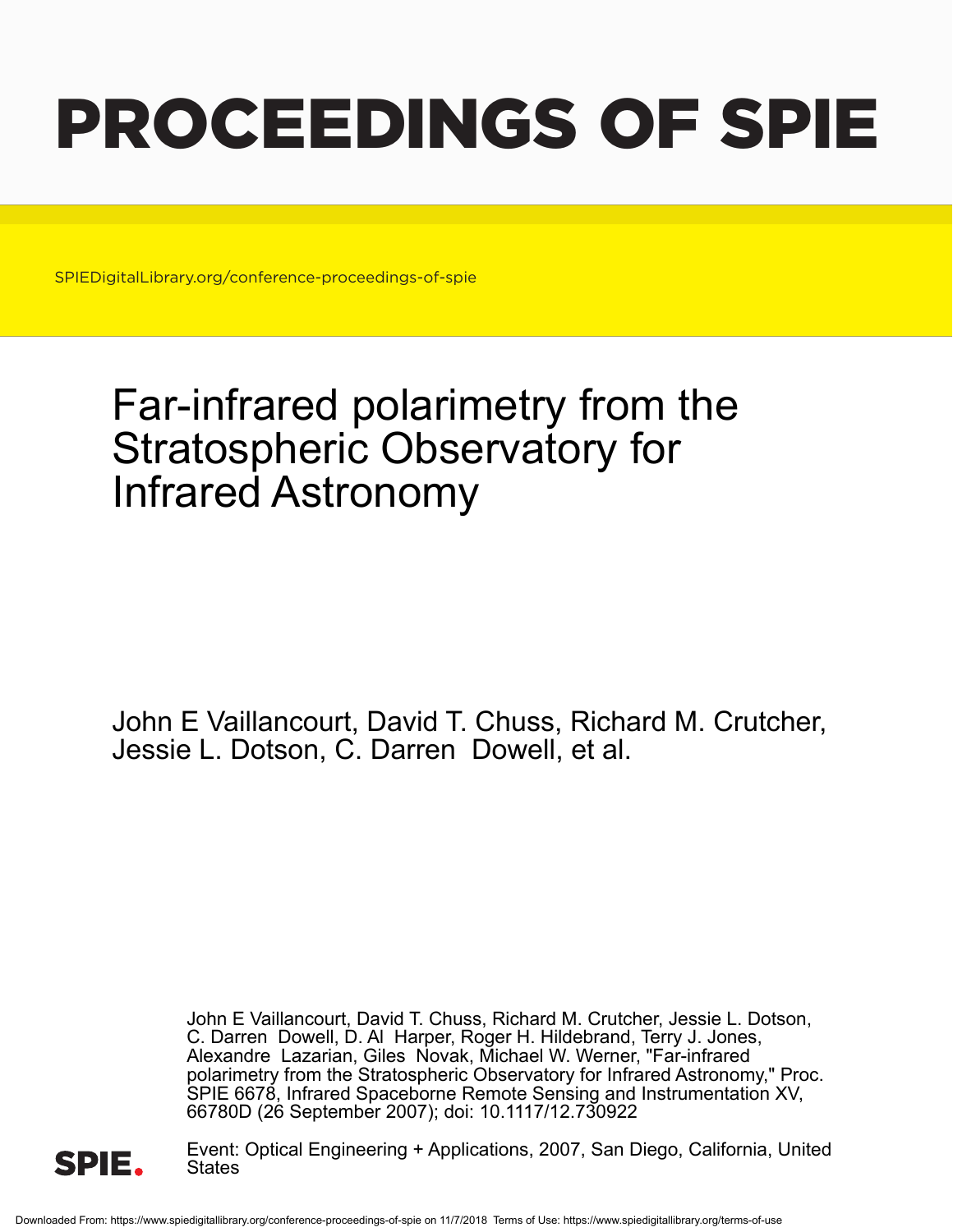### **Far-infrared polarimetry from the Stratospheric Observatory for Infrared Astronomy**

John E. Vaillancourt*a*, David T. Chuss*b*, Richard M. Crutcher*c*, Jessie L. Dotson*d*, C. Darren Dowell*a,e*, D. Al Harper*<sup>f</sup>* , Roger H. Hildebrand*<sup>f</sup>* , Terry J. Jones*g*, Alexandre Lazarian*h*, Giles Novak*<sup>i</sup>* , and Michael W. Werner*<sup>e</sup>*

*<sup>a</sup>*Physics Department, California Institute of Technology, Pasadena, CA 91125, USA; *<sup>b</sup>*NASA Goddard Space Flight Center, Greenbelt, MD 20771, USA; *<sup>c</sup>*Department of Astronomy, University of Illinois, Urbana, IL 61801, USA;

*<sup>d</sup>*NASA Ames Research Center, Moffett Field, CA 94035, USA;

*<sup>e</sup>*Jet Propulsion Laboratory, Pasadena, CA 91109, USA;

*f* Department of Astronomy & Astrophysics, University of Chicago, Chicago, IL 60637, USA;

*<sup>g</sup>*Department of Astronomy, University of Minnesota, Minneapolis, MN 55455, USA;

*<sup>h</sup>*Department of Astronomy, University of Wisconsin, Madison, WI 53706, USA;

*i* Department of Physics & Astronomy, Northwestern University, Evanston, IL 60208, USA

#### **ABSTRACT**

Multi-wavelength imaging polarimetry at far-infrared wavelengths has proven to be an excellent tool for studying the physical properties of dust, molecular clouds, and magnetic fields in the interstellar medium. Although these wavelengths are only observable from airborne or space-based platforms, no first-generation instrument for the Stratospheric Observatory for Infrared Astronomy (SOFIA) is presently designed with polarimetric capabilities. We study several options for upgrading the High-resolution Airborne Wideband Camera (HAWC) to a sensitive FIR polarimeter. HAWC is a  $12 \times 32$  pixel bolometer camera designed to cover the  $53 - 215 \mu m$  spectral range in 4 colors, all at diffraction-limited resolution  $(5 - 21 \text{ arcsec})$ . Upgrade options include: (1) an external set of optics which modulates the polarization state of the incoming radiation before entering the cryostat window; (2) internal polarizing optics; and (3) a replacement of the current detector array with two state-of-the-art superconducting bolometer arrays, an upgrade of the HAWC camera as well as polarimeter. We discuss a range of science studies which will be possible with these upgrades including magnetic fields in star-forming regions and galaxies and the wavelength-dependence of polarization.

**Keywords:** polarimetry, far-infrared astronomy, instrumentation, interstellar medium, magnetic fields, dust, airborne astronomy, SOFIA

#### **1. INTRODUCTION**

Mapping polarimetry at far-infrared/submillimeter wavelengths began on the Kuiper Airborne Observatory (KAO) more than 20 years ago. Over the course of the KAO's lifetime polarimetric instruments evolved from single pixel devices<sup>1</sup> to larger arrays<sup>2</sup> and eventually moved to ground-based observatories.<sup>3,4</sup> Far-infrared (FIR) and submillimeter observations of dense molecular clouds, protostellar disks and envelopes, the Galactic center, and one external galaxy have shown that dust emission from these objects is polarized (at levels of  $\sim 2 - 10\%$ ) at almost every point.<sup>5–7</sup> The alignment of dust grains with the local magnetic field<sup>8</sup> allows one to infer the direction of the magnetic field projected onto the plane of the sky. This allows studies of magnetic fields' interactions with the local interstellar medium and their role in star and galaxy formation $9-12$  as well as studies of dust and cloud properties.13, 14

As successor to the KAO, the Stratospheric Observatory for Infrared Astronomy (SOFIA) offers a new frontier for observations in the infrared-to-submillimeter spectral regime. Unfortunately, no first-light SOFIA

Further author information: J.E.V.: E-mail: johnv@submm.caltech.edu

Infrared Spaceborne Remote Sensing and Instrumentation XV, edited by Marija Strojnik-Scholl, Proc. of SPIE Vol. 6678, 66780D, (2007) · 0277-786X/07/\$18 · doi: 10.1117/12.730922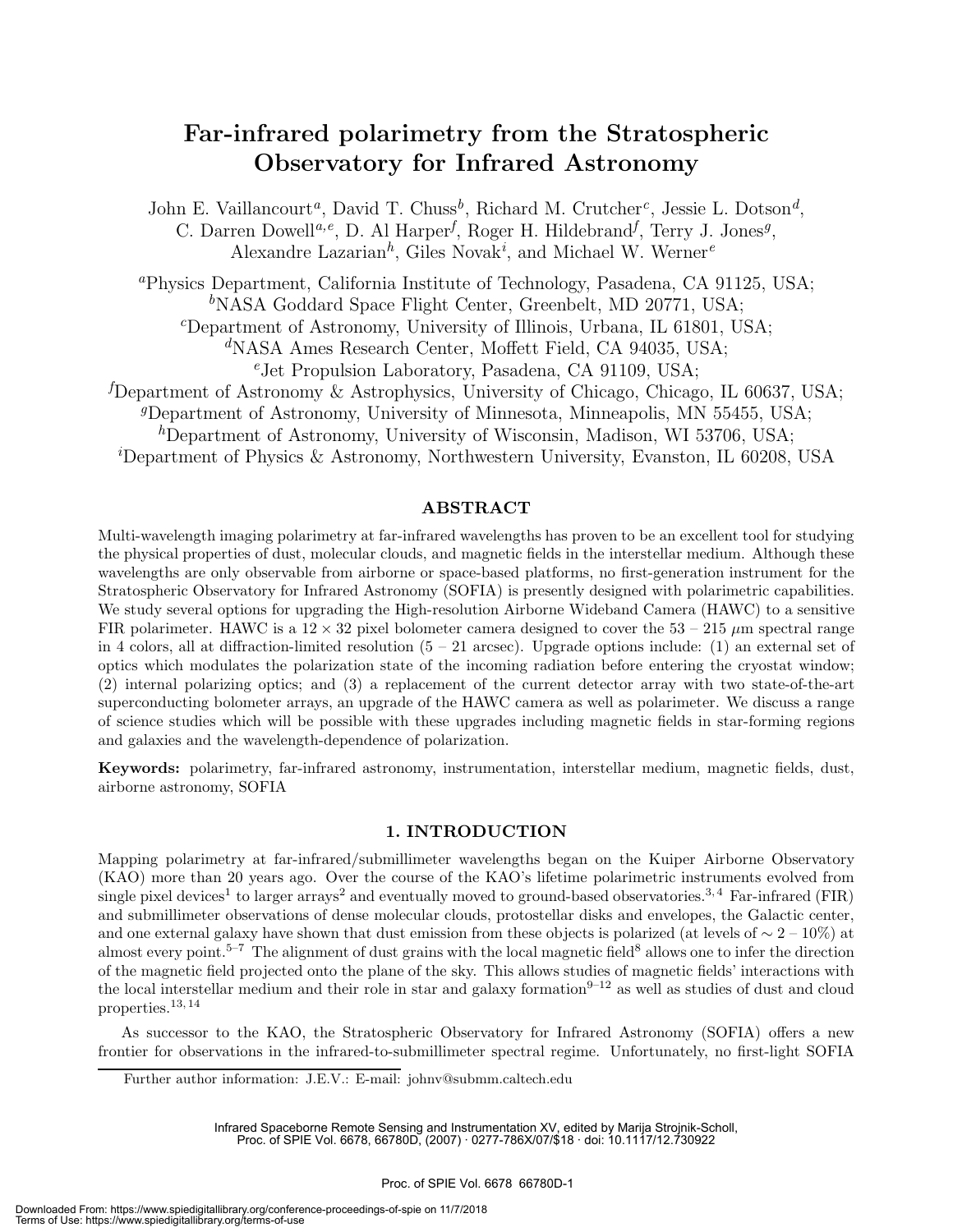

**Figure 1.** The HAWC cryostat showing the locations of several proposed polarimetric upgrades: dual-polarization detector arrays, wave-plates (HWP), and the variable-delay modulator.

instruments<sup>15</sup> have existing capability for accurate polarimetry. Both a far-infrared  $(Hale)^{16}$  and mid-infrared<sup>17</sup> polarimeter have been proposed as future SOFIA instruments. Here we discuss three options for upgrading the High-resolution Airborne Wideband Camera (HAWC)<sup>18</sup> to a sensitive FIR polarimeter.

HAWC is a first-light instrument for SOFIA. It consists of a  $12 \times 32$  pixel bolometer camera designed to cover the  $53 - 215 \ \mu m$  spectral range in 4 colors, all at diffraction-limited resolution  $(5'' - 21'')$ . A complete upgrade of the HAWC camera into a polarimeter (which we call *Hale*) will include replacing the existing 384 pixel array of silicon bolometers with two superconducting bolometer arrays. Each such array would consist of over 5000 pixels and detect orthogonal polarization components selected by wire grids close to the detectors. A cold (4 K) crystal half-wave plate (HWP) upstream from the grids modulates the incoming radiation. In this way we create a sensitive, diffraction-limited, 4-color polarimeter. Additionally, the dual-polarization measurement and the detector upgrade yield a photometer with a much larger field-of-view than the original HAWC instrument.

We consider two other options (called HAWC-pol) as "pathfinder" programs working towards the more complete *Hale* instrument. These options are attractive as it is feasible that they may be incorporated into HAWC soon after its first light on SOFIA. In both HAWC-pol options we retain the existing  $12 \times 32$  silicon bolometer array and measure only a single component of polarization. Option (1) places one or more rotating HWPs at the cold HAWC pupil stop, followed by a polarizing grid. In option (2) we place only a polarizing grid at the pupil and modulate the polarization outside the cryostat using a variable-delay polarization modulator, or polarization "switch". Details of the upgrade components are discussed in Sect. 3; their locations in the HAWC cryostat are shown in Fig. 1. The technical specifications for both *Hale* and HAWC-pol are shown in Table 1.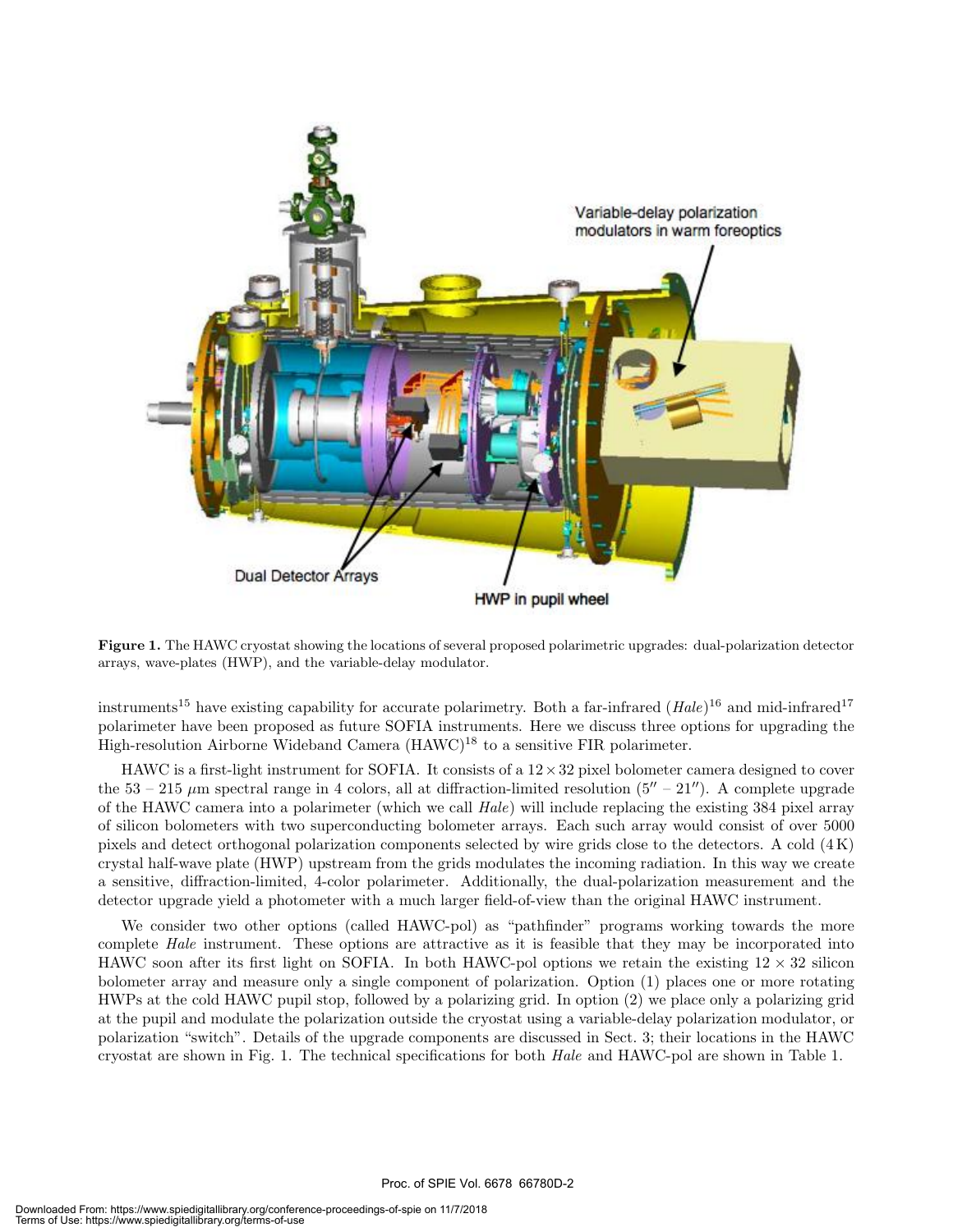| $\mathbf{r}$ and $\mathbf{r}$ , $\mathbf{r}$ , $\mathbf{r}$ and $\mathbf{r}$ and $\mathbf{r}$ and $\mathbf{r}$ are supported to $\mathbf{r}$<br>Parameter | Band 1           | Band 2           | Band 3           | Band 4           |
|-----------------------------------------------------------------------------------------------------------------------------------------------------------|------------------|------------------|------------------|------------------|
| Central Wavelength $(\mu m)$                                                                                                                              | 53               | 89               | 155              | 216              |
| Bandwidth FWHM $(\Delta \lambda / \lambda)$                                                                                                               | 0.16             | 0.19             | 0.22             | 0.21             |
| Pixel Size (arcsec)                                                                                                                                       | 2.3              | 3.5              | 6.0              | 8.0              |
| Resolution FWHM (arcsec)                                                                                                                                  | 5.4              | 9.0              | 16               | 22               |
| Field of view, HAWC-pol (arcmin)                                                                                                                          | $0.5 \times 1.2$ | $0.7 \times 1.9$ | $1.2 \times 3.2$ | $1.6 \times 4.3$ |
| Field of view, <i>Hale</i> (arcmin)                                                                                                                       | $2.4 \times 3.0$ | $3.7 \times 4.7$ | $6.4 \times 8.0$ | $8.5 \times 8.5$ |
| Background Power (pW/pixel)                                                                                                                               | 24               | 20               | 20               | 10               |
| NEP <sup><i>a</i></sup> (fW H <sub>z</sub> <sup>-1/2</sup> )                                                                                              | 0.43             | 0.30             | 0.24             | 0.14             |
| NEFD <sup>b</sup> (Jy $s^{1/2}$ )                                                                                                                         | 0.87             | 0.59             | 0.60             | 0.44             |
| Polarization uncertainty, <sup>c</sup> HAWC-pol $(\%)$                                                                                                    | 0.26             | 0.18             | 0.18             | 0.13             |
| Polarization uncertainty, <sup>c</sup> Hale $(\%)$                                                                                                        | 0.18             | 0.13             | 0.13             | 0.09             |
| Position angle uncertainty $(P = 3\%)$ , HAWC-pol (degrees)                                                                                               | 2.5              | 1.7              | 1.7              | 1.3              |
| Position angle uncertainty $(P = 3\%)$ , <i>Hale</i> (degrees)                                                                                            | 1.7              | 1.2              | 1.2              | 0.9              |

**Table 1.** HAWC-pol and *Hale* specifications.

*<sup>a</sup>*Noise Equivalent Power: background limited, per pixel

<sup>*b*</sup>Noise Equivalent Flux Density for HAWC camera: background limited, per beam, chopped

 ${}^{\text{c}}$ In 5 hours for 5 Jy source; chopped; assumes 100% polarization efficiency and 100% observing efficiency.

#### **2. SCIENTIFIC GOALS**

#### **2.1. Turbulent Star Formation**

The paradigm for star formation, once seen as depending on slow diffusion of magnetic fields out of cloud cores, has shifted to a violent one,<sup>19</sup> the dynamics of which are governed by magnetic compressible turbulence.<sup>20, 21</sup>

A unique view of the turbulent field is provided by polarimetry of emission from magnetically aligned grains. Problems of interpreting the statistics of 2D polarization maps in terms of the underlying statistics of the 3D magnetic fields are becoming tractable with modern theoretical work on radiative transfer, grain alignment, and turbulence, even in the case of inhomogeneous clouds containing dense clumps and clusters of embedded stars.<sup>22</sup> The problem of field bending due to large-scale non-turbulent effects is being addressed by choosing reference systems along the local projected direction of the field rather than the mean field for the whole cloud.

When maps of polarized emission can be made with SOFIA's resolution, dynamic range, and spectral coverage, it will be feasible, not only to test predictions of turbulent vs. static star formation, but also to determine characteristics of the magnetic fields such as the ratio of fluctuating to mean components, the energy spectrum, and the distribution of magnetic field strengths.

#### **2.2. Dust Grains and the Polarization Spectrum**

Recent years have been marked by substantial progress in the understanding of grain alignment.<sup>23</sup> Research on radiative torques<sup>24–27</sup> and grain dynamics<sup>28–35</sup> have made it possible to explain the otherwise perplexing results of FIR polarization from starless cores<sup>36</sup> and to make quantitative predictions of grain alignment along lines of sight through dense clouds.

The anisotropic radiation responsible for aligning grains is ubiquitous in astrophysics. Thus polarized emission from dust grains can trace magnetic fields in various astrophysical environments. (While radiative torques provide the aligning mechanism, the alignment occurs with respect to the local magnetic field.) Features in the measured polarization spectra of molecular clouds (Fig. 2) have been attributed to varying dust temperatures and polarizing efficiencies along the line-of-sight.<sup>13, 37, 38</sup> The alignment of grains, their temperature, and their emission properties depend on the radiation field to which they are exposed. As a result, multi-wavelength polarimetry can be used for detailed studies of magnetic fields even within unresolved objects (e.g. Sect. 2.3; Fig. 2).

A polarimeter on SOFIA will make it possible to pursue these studies with more passbands, more pixels, and improved spatial resolution.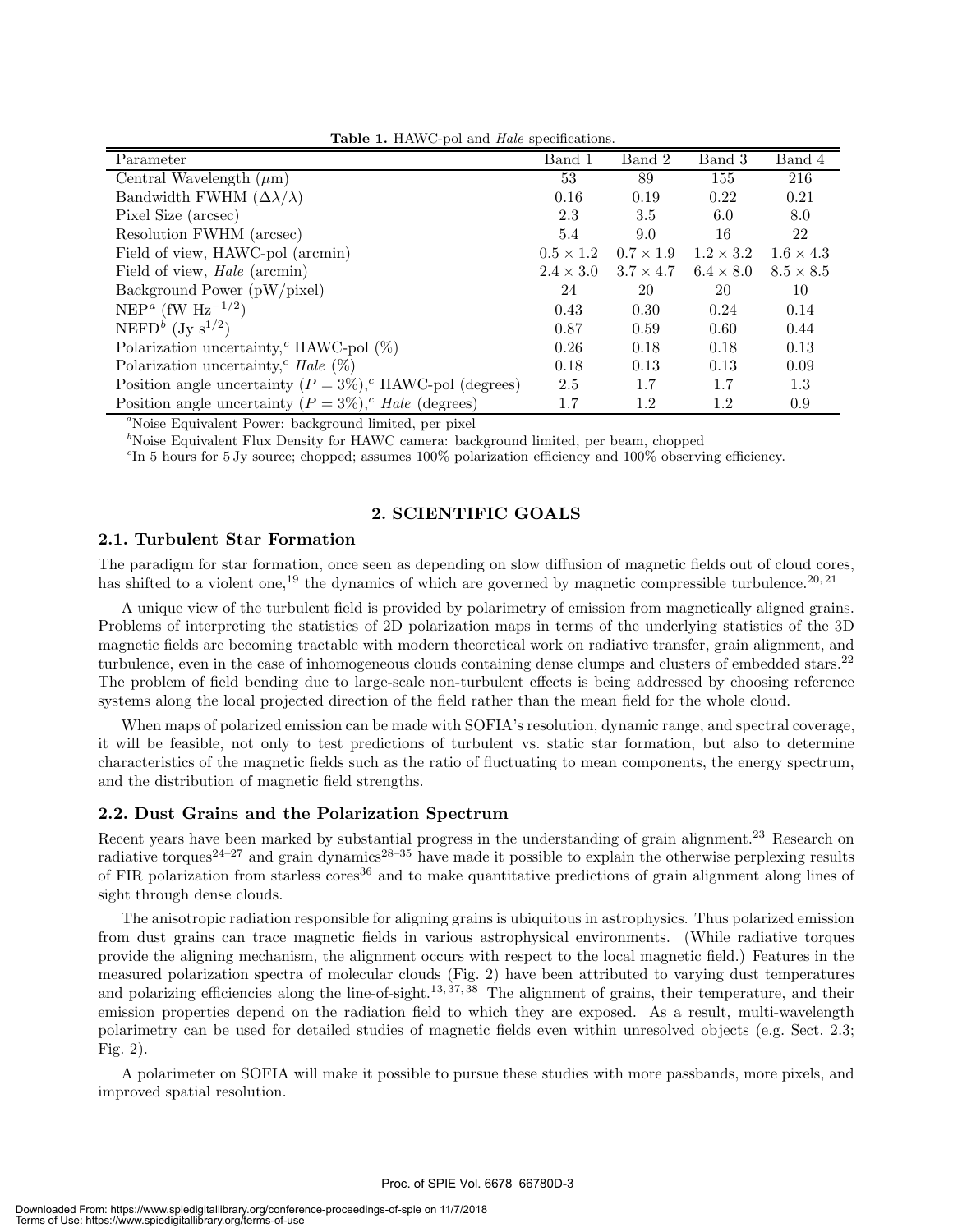

**Figure 2.** Left: Measured polarization spectra of several molecular cloud envelopes, each cloud is normalized at  $350 \,\mu \text{m}^{38,39}$  Right: Predicted spectral energy distribution (bottom) and polarization spectrum (top) for protoplanetary disk emission.<sup>40</sup> Note that the peak in the polarization occurs at  $45 \mu m$ , corresponding approximately to the shortest HAWC passband.

#### **2.3. Polarization spectra of protoplanetary disks**

By the time a young stellar object reaches the Class II stage, a.k.a. T-Tauri star (TTS) stage, the star has acquired approximately its final mass, but a residual disk still contains diffuse matter that will presumably be incorporated into planets. According to some current theories of planet formation, $^{41}$  the first step is for the grains in such a protoplanetary disk to coagulate, forming particles with sizes of order one millimeter or larger. Observational evidence of such "large grains" has been obtained via modeling of the submillimeter-millimeter spectral energy distributions of TTS disks.<sup>42–45</sup> If these models are correct, then the optical depths for absorption and scattering will approach or exceed unity across much of the FIR-to-millimeter spectrum.<sup>43</sup> In this case, the polarization of the disk thermal emission will likely contain contributions from selective absorption and scattering.<sup>46</sup> Although this complicates the interpretation, it also presents us with a new opportunity: Because the cross-sections for absorption and scattering, and thus the polarization characteristics, depend strongly on grain size for sizes comparable to the wavelength, we may be able to confirm the existence of millimeter-sized grains and further constrain the grain size via polarimetry of the disk emission.

Polarimetry of protoplanetary disk emission has been sparse and the modeling is at an early stage, but with the advent of SOFIA, ALMA∗, and EVLA<sup>47</sup> it will become possible to carry out sensitive polarimetry across the FIR-to-millimeter wavebands for a sample of bright TTS disks. A recent model<sup>40</sup> shows that the polarization characteristics depend strongly on grain size (Fig. 2). Initial polarimetric observations of TTS disk emission, obtained at the James Clerk Maxwell Telescope<sup>48</sup> and at the Caltech Submillimeter Observatory (M. Krejny, priv. comm.) suggest polarization levels of one to several percent. Four-color polarimetry with *Hale* or HAWCpol will place constraints on grain size and provide information on the magnetic fields (the latter of which may influence disk evolution<sup>49</sup>).

<sup>∗</sup>http://www.alma.nrao.edu/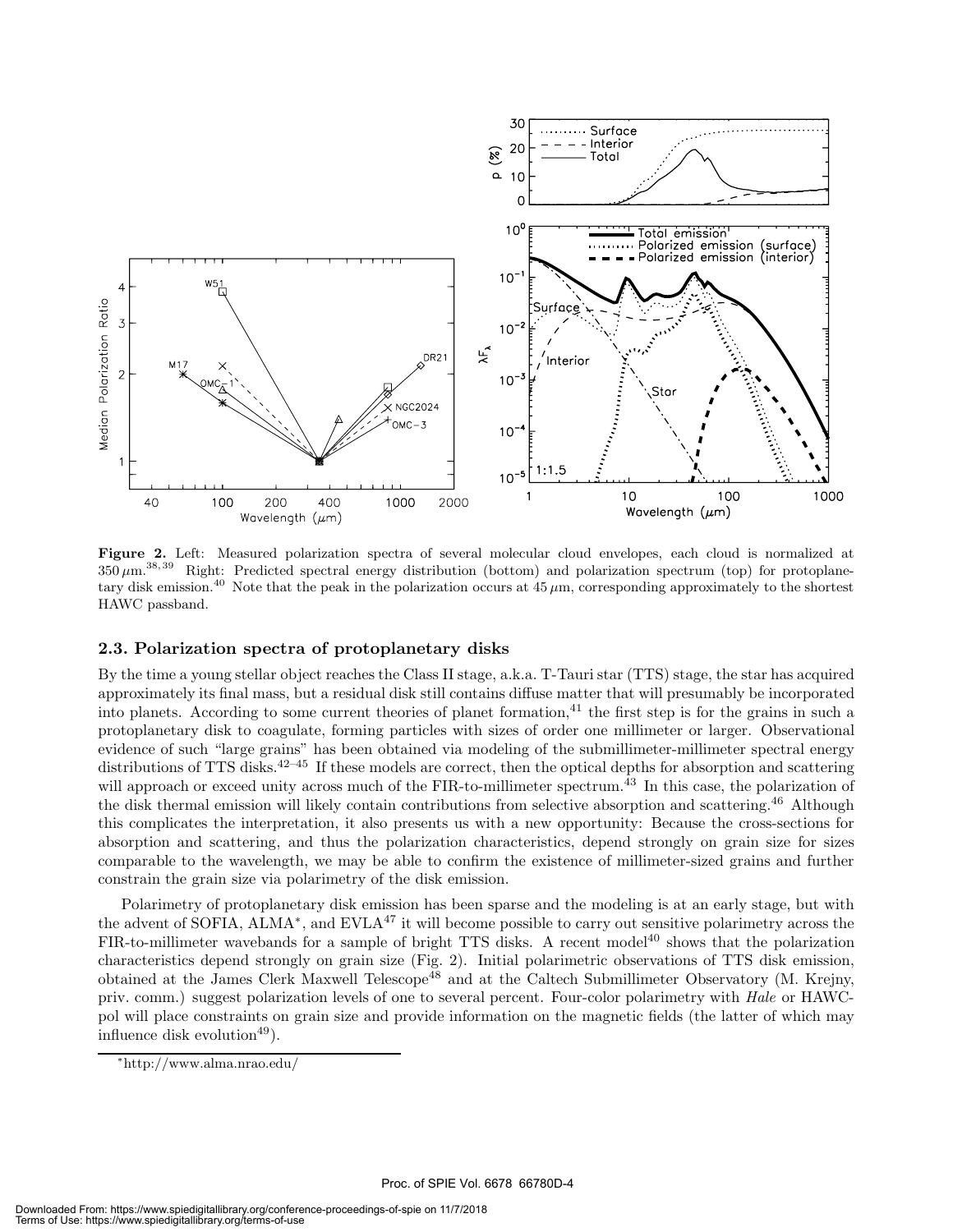#### **2.4. Connecting Large- and Small-Scale Interstellar Fields**

The role played by magnetic fields in star formation has remained uncertain. At one extreme of the theories of star formation is that magnetic fields control the formation and evolution of the molecular clouds from which stars form, including the formation of cores and their gravitational collapse to form protostars.<sup>50</sup> The other extreme is that magnetic fields are unimportant, with molecular clouds forming at the intersection of turbulent supersonic flows in the interstellar medium.<sup>51</sup> In spite of considerable effort to observe magnetic fields in molecular clouds in order to resolve this uncertainty, the issue remains controversial. SOFIA with *Hale* or HAWC-pol will provide a crucial link between large- and small-scale data on interstellar magnetic fields that will be essential to understand the role of magnetic fields in star formation.

On the largest scales, observations of stellar polarization<sup>52, 53</sup> and Planck<sup>54</sup> polarization maps at 5' resolution enable mapping of the Galactic to molecular cloud scale structure of the interstellar magnetic field. HAWC-pol will make it possible to study structure of cores relative to large-scale magnetic fields. Some predicted phenomena that require the correlation of the large- and small-scale maps of magnetic field structures include collapse of mass along field lines to form cores flattened along field lines, hourglass morphology fields in cores with the core fields connecting to the larger scale molecular cloud fields, magnetic braking of cores that will twist the fields as angular momentum is transferred outward from cores to envelopes, and bipolar outflows from protostars with magnetic fields being parallel to the outflows.

On the smallest scales (< few arcseconds), ALMA will image protostars, protoplanetary disks, and the inner parts of protostellar outflows. In spite of the much larger telescope collecting area of ALMA, the shorter wavelengths and much higher bandwidths observed by HAWC mean that HAWC-pol will have comparable sensitivity to ALMA for polarization mapping of extended emission. Theoretical models predict the morphology of the connection of magnetic fields in these very small scale phenomena to the larger scale fields in the cores from which protostars form. Combining ALMA and HAWC-pol maps will probe the full spatial structure of these phenomena and allow testing of the star formation theoretical results.

#### **2.5. The Galactic Center and External Galaxies**

Our proximity to the Galactic Center provides an opportunity to study the physics of galactic nuclei in great detail. There is evidence that magnetic fields play an important role in the dynamics of the Galactic center region as evidenced by the prominent Radio Arc<sup>55</sup> and other non-thermal filaments<sup>56, 57</sup> that exist in this region. These filaments are thought to be the result of relativistic electrons spiraling along lines of magnetic flux, and though the brightest are oriented perpendicular to the plane, more recently discovered filaments have been found with other orientations. Submillimeter polarimetry has indicated that the large-scale magnetic field in the molecular gas is generally parallel to the plane<sup>58</sup> in stark contrast to the brightest radio filaments. However, on smaller scales the field has been found to be more complex  $(Fig. 3).^{10}$ 

Key outstanding questions concerning the magnetic fields in the Galactic center are: (1) What is the geometry of the field, (2) what is the strength of the field, and (3) how do the radio filaments form? The multi-frequency capability of a HAWC polarimeter will allow us to separately measure the field in different components along the line-of-sight. This is particularly important in the Galactic center, as the region encompasses a wide range of temperatures. In addition, the high angular resolution may enable one to probe the interaction sites between filaments and associated molecular clouds. Such interactions may provide a mechanism for electron acceleration which is required for the formation of the filaments. This has the potential for providing estimates of the local magnetic field strength and constraining models for filament formation.

External galaxies give us the opportunity to study the magnetic field geometry of an entire system viewed from the *outside*. Edge on spiral galaxies in particular will allow us to sample the integrated interstellar medium along a number of lines of sight, weighted of course by the distribution of dust, stars, and heating radiation as a function of galactocentric radius. For many galaxies such as NGC 891, NGC 4565, etc., the edge-on disk is only about one beam wide at  $60 \mu m$  and spans many beam widths across the sky. Comparison of very active galaxies such as M82, moderately active disks such as in NGC 891 and more quiescent disks such as in NGC 4565 will allow *Hale* to find and distinguish large-scale structures in the magnetic field deep within these galaxies. These features could include massive blowouts, for example, with a projected magnetic field geometry vertical to the galactic plane, undetectable with optical and near-infrared polarimetry.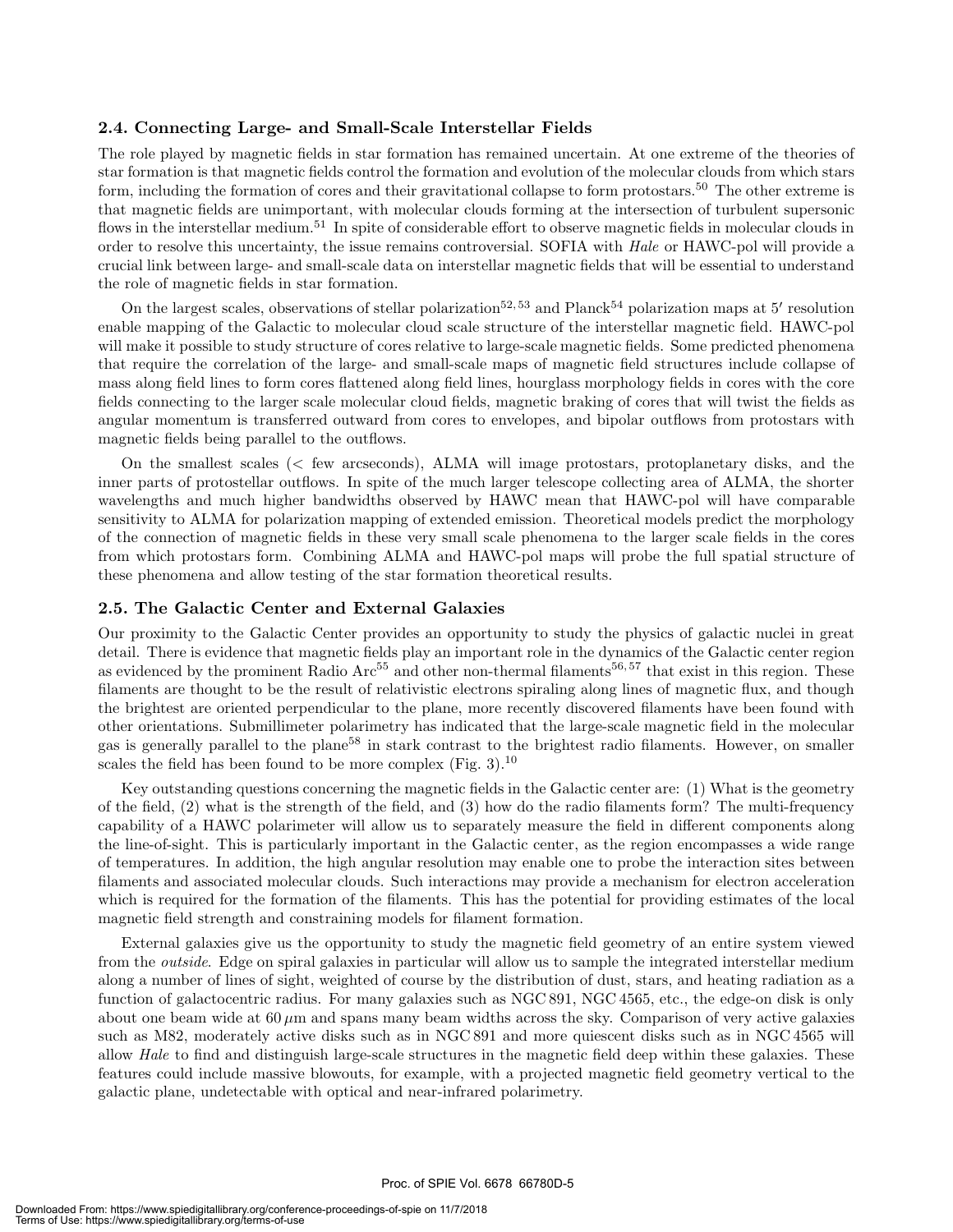

**Figure 3.** Polarization and radio map of the Galactic center.<sup>10</sup> Inferred magnetic field vectors from FIR/submillimeter polarimetry are superposed on a 20 cm continuum VLA image. The 100 *µ*m vectors appear to trace the thermal arched filaments while the magnetic field in the molecular cloud associated with  $G0.18-0.04$  (350  $\mu$ m polarimetry) is perpendicular to the field traced by the non-thermal filaments of the Radio Arc.

#### **3. INSTRUMENT DESIGN**

#### **3.1. Polarization Modulation**

Atmospheric constraints on suborbital FIR/submillimeter polarimetry have been described in the literature.<sup>59, 60</sup> The two main effects are: 1) the temporal change of the atmospheric transmission, and 2) "sky noise", which is the spatially and temporally variable emission from the atmosphere which is not completely eliminated by techniques such as chopping. Both effects can be mitigated by a polarimeter which observes the field of view in two polarizations simultaneously.<sup>60</sup> However, it is often not practical to implement the dual-polarization approach in an existing instrument design. An alternate solution is to perform polarization modulation quickly, so as to "freeze" the atmosphere.<sup>59, 61</sup> Both the dual-polarization and rapid-polarization-modulation techniques work because atmospheric emission is intrinsically unpolarized.

For HAWC-pol, we are considering two approaches to rapid polarization modulation – a variable-delay polarization modulator (VPM), and a continuously-spinning half-wave plate (HWP). Both devices are considered in more detail in the following sections. However, several aspects of the design are common.

In our observing plan, the chopping secondary mirror of SOFIA is the fastest modulation, and the VPM or HWP is a slower modulation. Secondary chopping is ideally done at a suitably high frequency where the noise of the difference is dominated by white noise from the photon arrival statistics.<sup>62</sup> The typical atmospheric noise spectrum for SOFIA FIR observations is not yet known, but the mechanical capabilities support chopping at 5 – 20 Hz, which we expect will be fast enough in most conditions.

Although the atmospheric sky noise is intrinsically unpolarized, it will become partially polarized by nonnormal reflections in the optics, in particular the dichroic tertiary mirror. Past experience with this type of mirror<sup>5</sup> indicates that dichroic mirror polarization will be  $\sim 1\%$ . Therefore, the sky noise will be registered as a polarization noise at a level ∼ 100× reduced. Since the polarization modulation is at a lower frequency, the frequency spectrum of the atmospheric noise matters. If the noise spectrum is proportional to  $1/f<sup>2</sup>$  (in amplitude units), then the polarization modulation needs to be at a frequency at least as large as  $\sim 0.1 \times$  the requirement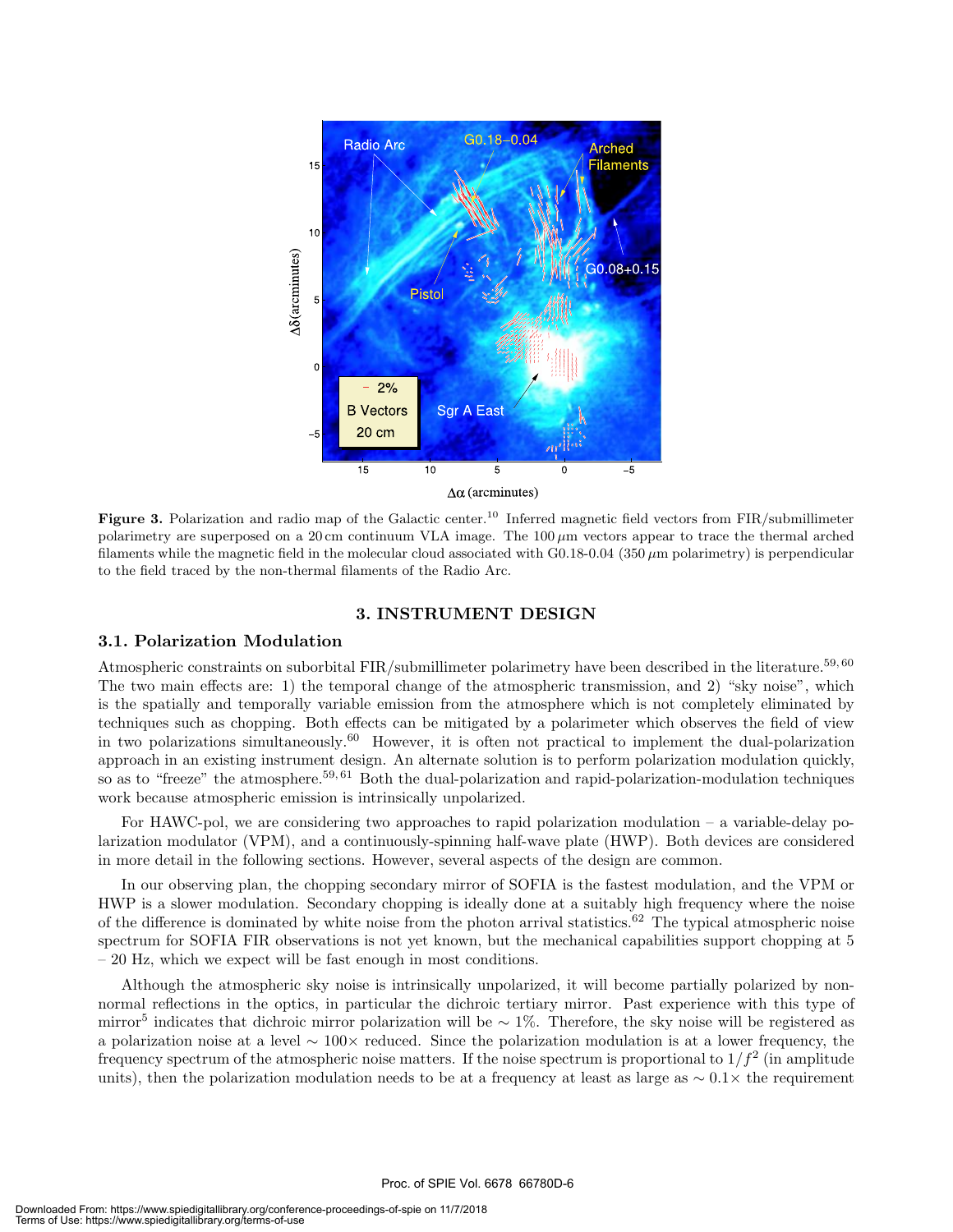

**Figure 4.** Left: A schematic for the Variable-delay Polarization Modulator (VPM). A controlled, variable delay (shaded line) can be introduced between two orthogonal linear polarizations. Right: The current HAWC fore-optics can be modified for the polarimeter. The optics to the left of the window are at the ambient temperature; these include the VPM and the Focusing Mirror (FM). The optics to the right of the window are all  $\sim 4$ K; these include the analyzing grid, filters, lens, detector folding mirror (DFM), and the detectors themselves.

for the chopping. For HAWC-pol, we plan on polarization modulation at ∼ 1 Hz with either a square-wave profile (VPM) or sinusoidal profile (HWP or VPM).

Since all of the radiation from the atmosphere is partially polarized by the dichroic mirror, continuous polarization modulation will produce a large, nearly constant periodic signal on the detectors equivalent to a  $\sim 1$  K (Rayleigh-Jeans) load. The detector readout must have a dynamic range which accepts this signal, and the linearity of the detector over this range must be understood. Since the polarization modulation is used with faster spatial modulation, the celestial polarization signal will appear at ∼ 1 Hz "sidebands" of the chopping frequency and its harmonics; the detector readout must have good noise performance in this frequency range. All of these requirements are met by the HAWC system. The large 1 Hz atmospheric signal can be filtered out in an early data analysis step.

#### **3.2. A Continuously-Spinning Half-Wave Plate**

In this section, we describe an approach to HAWC polarimetry using a uniformly rotating birefringent quartz HWP. Cryogenic crystal quartz has well characterized o-ray and e-ray indices of refraction, and thin waveplates should have loss  $\langle 5\%$  over most of the FIR.<sup>63,64</sup> Although waveplates can be stacked to achieve nearachromaticity over an octave of wavelength,<sup>4</sup> the HAWC filter bands cover two octaves. We expect that at least two HWPs will be required and perhaps four.

We have identified the HAWC pupil wheel as an ideal location to locate polarimeter HWPs. An existing mechanism provides infrequent selection of up to eight pupil apertures for diagnostic purposes. In practice, no more than four of these apertures are needed for the camera,<sup>18</sup> leaving four positions available for HWPs. The pupil wheel is located at an image of the SOFIA primary mirror, which is an optimum location for a HWP.<sup>65</sup> The pupil image has a diameter of 38 mm, a manageable size for quartz elements. A wire-grid polarizer will be located behind each HWP to provide polarization detection. The polarimeter is removed from the optical path by rotating the pupil wheel to select the camera-mode pupil aperture.

For 1 Hz polarization modulation, the HWP must rotate at 15 rpm. Even at this low speed, induced vibration and microphonic response of the high-impedance bolometer detectors is a concern. We will avoid ball bearings and gear trains in the design and will instead use jewel bearings and three rollers to suspend each half-wave plate and a motor which directly torques permanent magnets attached to the waveplate. We expect dissipation in the bearings to be under 1 mW, which can be carried away through the pupil wheel. An optical encoder will monitor the HWP position. Implementing this polarimeter solution is straightforward and will require reconstruction of the pupil wheel, the plate which holds it, and the Geneva mechanism which defines the eight positions.

#### **3.3. The Variable-delay Polarization Modulator (VPM)**

In the case of the Variable-delay Polarization Modulator (VPM), polarization is modulated by allowing a controlled phase delay to be introduced between two orthogonal linear polarizations. The basic principle is shown in Fig. 4, and consists of a grid/mirror pair. Incident partially-polarized radiation comes in from the left. One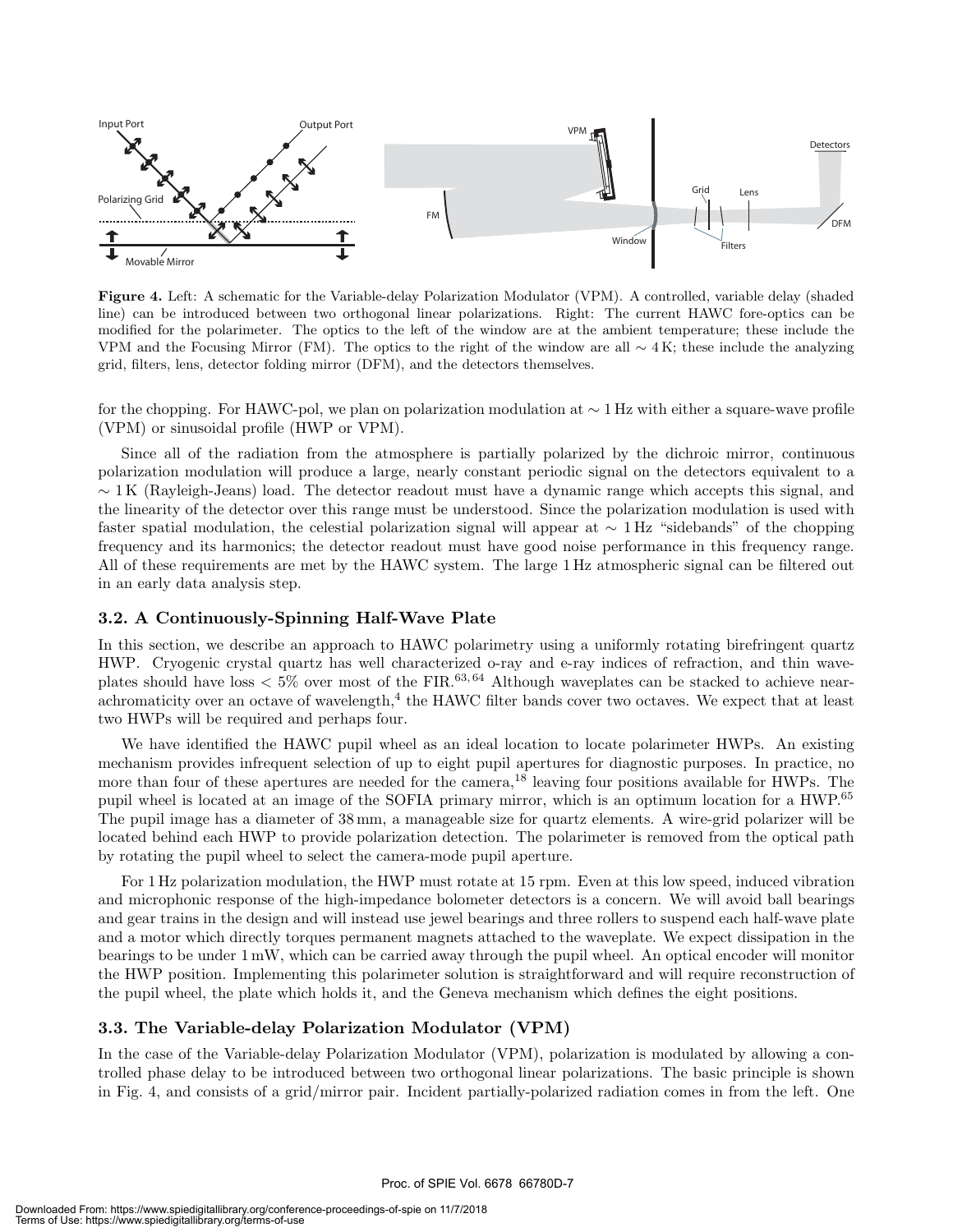| <b>Table 2.</b> Measuring Polarization with a VPM |           |                    |  |  |
|---------------------------------------------------|-----------|--------------------|--|--|
| VPM Rotation Angle                                | Δφ        | Polarization State |  |  |
| (degrees)                                         | (radians) |                    |  |  |
|                                                   | $2\pi$    | $I+Q$              |  |  |
|                                                   | $\pi$     | $I-Q$              |  |  |
| 45                                                | $2\pi$    | $I+U$              |  |  |
| 45                                                |           | $I-U$              |  |  |

component of polarization is reflected from the front of a grid. The other passes through the grid to a parallel mirror and is reflected back through the grid where the two beams are recombined. The component transmitted by the grid experiences an additional path length (which is shaded in the figure). As the grid-mirror separation is modulated, the polarization measured by polarization-sensitive detectors changes in a predictable way.<sup>66</sup> Various instruments have utilized devices with this architecture and have referred to them by various names.  $66-70$  The nomenclature "VPM" used here emphasizes the functionality as a polarization modulator and that the degree of freedom employed is that of a variable phase delay between linear polarizations.

The polarization modulation for HAWC-pol must be flexible enough to accommodate all 4 HAWC passbands. As long as the grid is sufficiently fine for the  $53 \mu m$  band, we only need to change the grid-mirror separations to optimize the VPM for polarization modulation across the different bands.

By making two changes to the current HAWC configuration, we can use a single VPM to measure Stokes Q and U for the four HAWC passbands: 1) Replace the warm folding flat mirror with a VPM that is mounted on a rotatable stage, and 2) Add two analyzer grids to the open slots on the aperture (pupil) wheel that have a relative orientation of 45◦. Figure 4 also shows the warm and cold optics for HAWC with the proposed modifications for a VPM-based polarimeter.

The polarimeter will have two modes, one to measure Stokes Q in the instrument coordinate system and the other to measure Stokes U. These will be differentiated by use of the two different analyzer grids that are oriented at a 45◦ with respect to one another. The VPM is placed on a rotator such that the relative angle of the VPM wires with respect to whichever analyzer grid is used is always 45◦. In this way the measured signal on the detectors in each of the modes is

$$
S_Q = I + Q\cos(\Delta\phi) + V\sin(\Delta\phi),\tag{1}
$$

$$
S_U = I + U\cos(\Delta\phi) + V\sin(\Delta\phi),\tag{2}
$$

where  $\Delta\phi$  is the phase delay introduced by the VPM. This can be scaled to any HAWC frequency by changing the amplitude of the grid-mirror separation. By using half- and full-wave delays for a given band, we can use the VPM as a polarization "switch" to rapidly change the polarization state to which the detectors are sensitive from  $I+Q \to I-Q$  or  $I+U \to I-U$  depending upon the mode of operation. Table 2 illustrates the polarization measurement strategy.

#### **3.4. New Technology Large-format Detector Arrays**

To enable revolutionary FIR polarimetry, *Hale* will require simultaneous detection of two orthogonal linear polarizations. To accomplish this, we plan to implement two focal planes with 5,120 detectors each, using Goddard Space Flight Center's Backshort-Under-Grid (BUG) technology.<sup>71</sup> As in the SCUBA-2 design,<sup>72</sup> four such  $32 \times 40$  subarrays will be tiled to produce each 5,120 element array.

The BUG architecture is a two-piece, keyed assembly in which a two-dimensional array of backshorts are mounted under a matching array of suspended membranes. (It should be noted here that for *Hale*, the term "backshort" is a misnomer because in order to enable good performance over all four passbands, we will actually employ a "back termination."). Transition-Edge Sensors (TES) are fabricated on the membranes and the leads are "wrapped around" the frame to the back of the device at which point electrical connections to the multiplexer can be made via bump-bonding. The pixel size in this architecture is 1.135 mm so that an array of BUGs can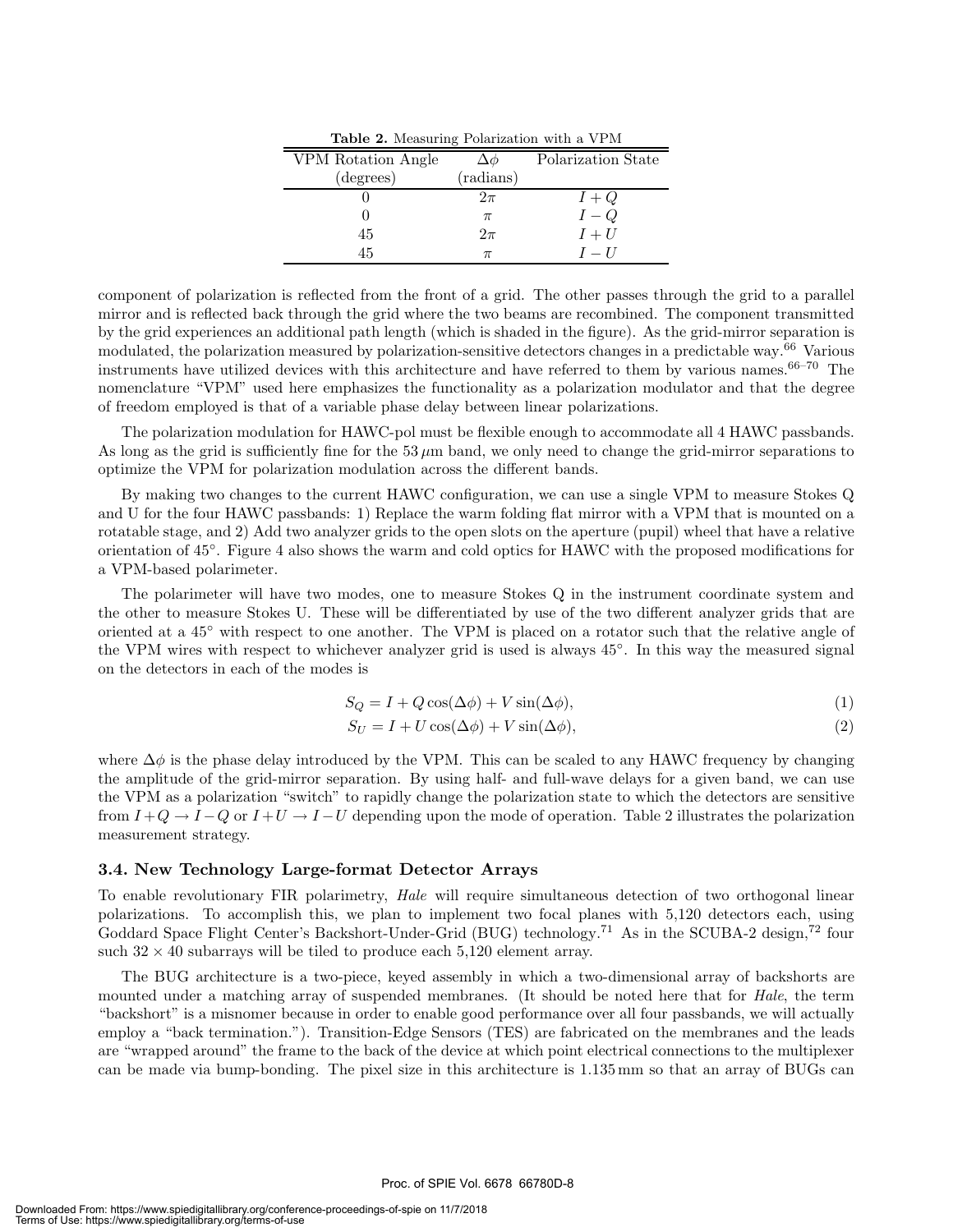

**Figure 5.** a) The Backshort-Under-Grid (BUGs) architecture is shown schematically. The absorber/detector membranes are suspended in a frame of silicon. Electrical and thermal connections to the frame are made over thin silicon legs. The backshort/termination assembly fits into keyed structures in the detector grid frame. Electrical connections are made to the SQUID multiplexer by wrap-around vias that are made along the grid frame. b) A prototype  $8 \times 8$  detector frame is shown. For this prototype, the detector leads are fanned out in the plane of the detectors rather than wrapped around to the back of the assembly as they will be for the  $32 \times 40$  arrays.<sup>71</sup>

be mounted to the SCUBA-2  $32\times40$  two-dimensional time-domain SQUID multiplexer developed by NIST.<sup>73</sup> Figure 5a shows a schematic of the BUG architecture.

The suspended silicon membranes on the front piece of the BUG assembly will be ion-implanted to achieve a surface impedance of 157 $\Omega$  per square. This process has been demonstrated for the Atacama Cosmology Telescope  $(ACT)<sup>74</sup> detectors.$  The back short assembly, which for single-band implementations is made reflective, will be coated with an absorbing film to prevent unwanted resonances. This absorbing strategy is similar to that used on HAWC, and will result in a 50% efficiency across all four passbands. As in the ACT detectors, a TES consisting of a molybdenum-gold bilayer with noise-reducing normal metal bars will be fabricated at the edge of each pixel.

 $NASA/Goddard$  has developed an  $8\times 8$  pixel version of this array as a step towards the realization of kilopixel arrays. One such array is shown in Fig. 5b. In this device, the TES leads are routed on the top layer of the device to bond pads at the edge of the structure. Multiplexing is done external to the detector chip. An  $8 \times 16$ version with 2 mm pixels has been fabricated for the GISMO (Goddard-IRAM Superconducting (2)-Millimeter Observer) Instrument.<sup>75</sup>

#### **ACKNOWLEDGMENTS**

We would like to thank Fabian Heitsch, Jungyeon Cho, Diego Falceta-Gonçalves, Megan Krejny, Jesse Wirth, Harvey Moseley, and Leslie Looney for useful discussions regarding the material in this manuscript. This work has been partially supported by NSF grants 0505124 to the University of Chicago, AST-0540882 to the California Institute of Technology, and AST-0505230 to Northwestern University. A.L. acknowledges support from the NSF Center for Magnetic Self-Organization in Laboratory and Astrophysical Plasmas and grant AST-0507164. R.M.C. acknowledges partial support from NSF grant AST-0606822.

#### **REFERENCES**

- 1. R. H. Hildebrand, M. Dragovan, and G. Novak, "Detection of submillimeter polarization in the Orion nebula," *ApJ* **284**, pp. L51–L54, 1984.
- 2. S. R. Platt, R. H. Hildebrand, R. J. Pernic, J. A. Davidson, and G. Novak, "100−µm array polarimetry from the Kuiper Airborne Observatory: Instrumentation, techniques, and first results," *PASP* **103**, pp. 1193– 1210, 1991.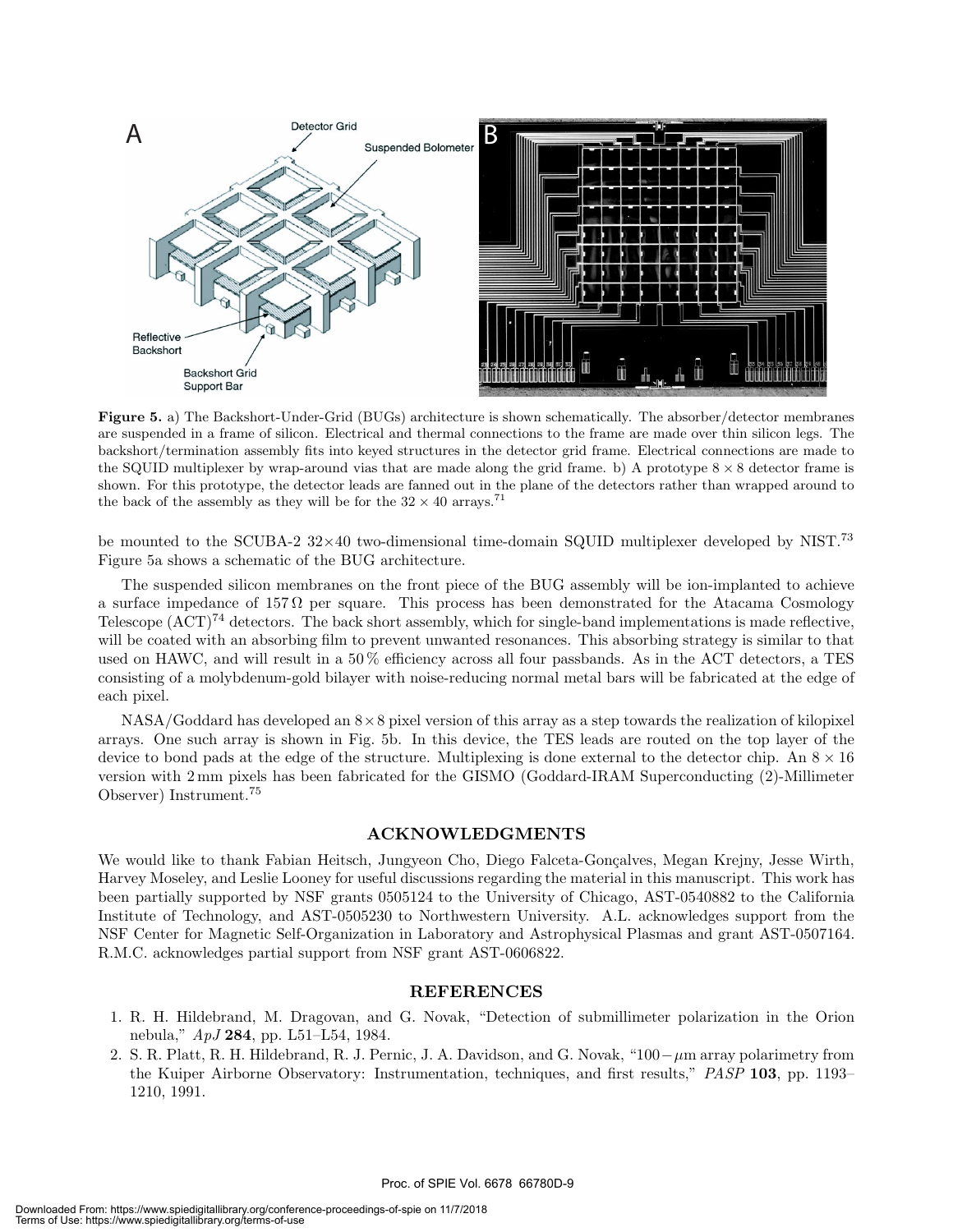- 3. C. D. Dowell, R. H. Hildebrand, D. A. Schleuning, J. E. Vaillancourt, J. L. Dotson, G. Novak, T. Renbarger, and M. Houde, "Submillimeter array polarimetry with Hertz," *ApJ* **504**, pp. 588–598, 1998.
- 4. J. S. Greaves, et al., "A submillimetre imaging polarimeter at the James Clerk Maxwell Telescope," *MNRAS* **340**, pp. 353–361, 2003.
- 5. J. L. Dotson, J. Davidson, C. D. Dowell, D. A. Schleuning, and R. H. Hildebrand, "Far-infrared polarimetry of Galactic clouds from the Kuiper Airborne Observatory," *ApJS* **128**, pp. 335–370, 2000.
- 6. J. L. Dotson, J. A. Davidson, C. D. Dowell, L. Kirby, J. E. Vaillancourt, and R. H. Hildebrand, "Polarimetry of bright submillimeter objects from the Caltech Submillimeter Observatory." in prep., 2007.
- 7. H. Li, G. S. Griffin, M. Krejny, G. Novak, R. F. Loewenstein, M. G. Newcomb, P. G. Calisse, and D. T. Chuss, "Results of SPARO 2003: Mapping magnetic fields in giant molecular clouds," *ApJ* **648**, pp. 340–354, 2006.
- 8. L. J. Davis and J. L. Greenstein, "The polarization of starlight by aligned dust grains," *ApJ* **114**, pp. 206– 240, 1951.
- 9. D. A. Schleuning, "Far-infrared and submillimeter polarization of OMC–1: Evidence for magnetically regulated star formation," *ApJ* **493**, pp. 811–825, 1998.
- 10. D. T. Chuss, J. A. Davidson, J. L. Dotson, C. D. Dowell, R. H. Hildebrand, G. Novak, and J. E. Vaillancourt, "Magnetic fields in cool clouds within the central 50 parsecs of the Galaxy," *ApJ* **599**, pp. 1116–1128, 2003.
- 11. B. C. Matthews, C. D. Wilson, and J. D. Fiege, "Magnetic fields in star-forming molecular clouds. II. The depolarization effect in the OMC-3 filament of Orion A," *ApJ* **562**, pp. 400–423, 2001.
- 12. J. S. Greaves, W. S. Holland, T. Jenness, and T. G. Hawarden, "Magnetic field surrounding the starburst nucleus of the galaxy M82 from polarized dust emission," *Nature* **404**, pp. 732–733, 2000.
- 13. R. H. Hildebrand, J. L. Dotson, C. D. Dowell, D. A. Schleuning, and J. E. Vaillancourt, "The far-infrared polarization spectrum: First results and analysis," *ApJ* **516**, pp. 834–842, 1999.
- 14. A. Lazarian, A. A. Goodman, and P. C. Myers, "On the efficiency of grain alignment in dark clouds," *ApJ* **490**, pp. 273–280, 1997.
- 15. A. Krabbe and S. C. Casey, "First Light SOFIA Instruments," in *Infrared Spaceborne Remote Sensing X*, M. Strojnik and B. F. Andresen, eds., *Proc. SPIE* **4818**, pp. 1–13, 2002.
- 16. C. D. Dowell, J. A. Davidson, J. L. Dotson, R. H. Hildebrand, G. Novak, T. S. Rennick, and J. E. Vaillancourt, "Hale, a multi-wavelength, far-infrared polarimeter for SOFIA," in *Polarimetry in Astronomy*, S. Fineschi, ed., *Proc. SPIE* **4843**, pp. 250–259, 2003.
- 17. C. C. Packham, D. Axon, J. H. Hough, T. J. Jones, P. F. Roche, C. M. Telesco, and M. Tamura, "Mid-IR polarimetry: new vistas for SOFIA," in *this volume*, *Proc. SPIE* **6678**, 2007.
- 18. D. A. Harper, et al., "HAWC: A far-infrared camera for SOFIA," in *Airborne Telescope Systems*, R. K. Melugin and H.-P. Roeser, eds., *Proc. SPIE* **4014**, pp. 43–53, 2000.
- 19. C. F. McKee and E. C. Ostriker, "Theory of Star Formation," *ARA&A* **707**, 2007. in press.
- 20. D. Biskamp, *Magnetohydrodynamic Turbulence*, Cambridge University Press, Cambridge, 2003.
- 21. J. Cho and A. Lazarian, "Generation of compressible modes in MHD turbulence," *Theor. Comput. Fluid Dynamics* **19**, pp. 127–157, 2005.
- 22. T. J. Bethell, A. Chepurnov, A. Lazarian, and J. Kim, "Polarization of dust emission in clumpy molecular clouds and cores," *ApJ* **663**, pp. 1055–1068, 2007.
- 23. A. Lazarian, "Tracing magnetic fields with aligned grains," *J. Quant. Spectrosc. Radiat. Transfer* **106**, pp. 225–256, 2007.
- 24. A. Z. Dolginov and I. G. Mytrophanov, "Orientation of cosmic dust grains," *Ap&SS* **43**, p. 257, 1976.
- 25. B. T. Draine and J. C. Weingartner, "Radiative torques on interstellar grains. I. Superthermal spin-up," *ApJ* **470**, pp. 551–565, 1996.
- 26. B. T. Draine and J. C. Weingartner, "Radiative torques on interstellar grains. II. Grain alignment," *ApJ* **480**, pp. 633–646, 1997.
- 27. A. Lazarian and T. Hoang, "Radiative torques: analytical model and basic properties," *MNRAS* **378**, pp. 910–946, 2007.
- 28. L. Spitzer, Jr. and T. A. McGlynn, "Disorientation of interstellar grains in suprathermal rotation," *ApJ* **231**, pp. 417–424, 1979.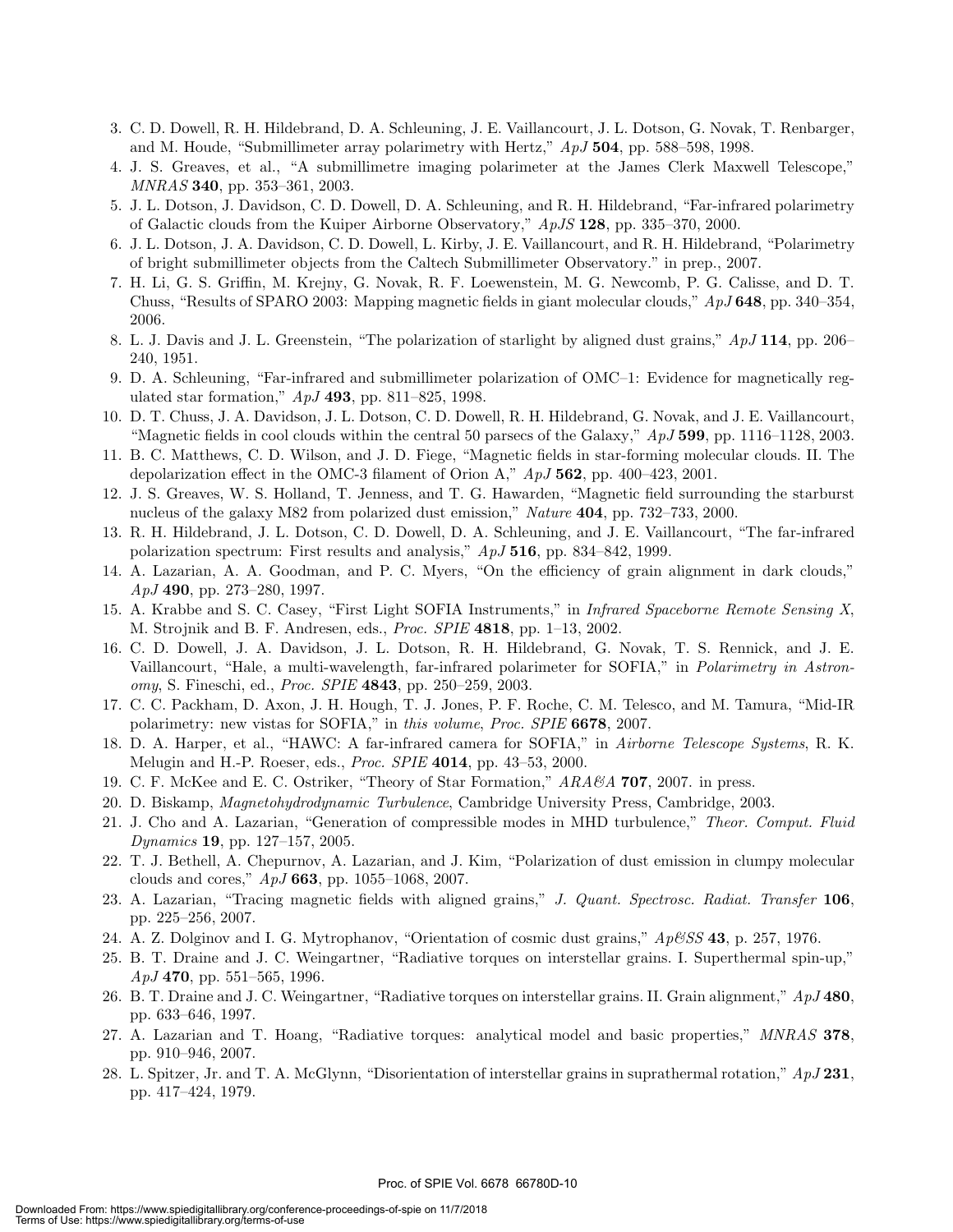- 29. E. M. Purcell, "Suprathermal rotation of interstellar grains," *ApJ* **231**, pp. 404–416, 1979.
- 30. A. Lazarian, "Gold-type mechanisms of grain alignment," *MNRAS* **268**, pp. 713–723, 1994.
- 31. A. Lazarian and W. G. Roberge, "Barnett relaxation in thermally rotating grains," *ApJ* **484**, pp. 230–237, 1997.
- 32. A. Lazarian and B. T. Draine, "Nuclear Spin Relaxation within Interstellar Grains," *ApJ* **520**, pp. L67–L70, 1999.
- 33. A. Lazarian and B. T. Draine, "Thermal Flipping and Thermal Trapping: New Elements in Grain Dynamics," *ApJ* **516**, pp. L37–L40, 1999.
- 34. J. C. Weingartner and B. T. Draine, "Radiative torques on interstellar grains. III. Dynamics with thermal relaxation," *ApJ* **589**, pp. 289–318, 2003.
- 35. T. Hoang and A. Lazarian, "Radiative torque alignment: Essential physical processes," *MNRAS* , 2007, in press.
- 36. D. Ward-Thompson, J. M. Kirk, R. M. Crutcher, J. S. Greaves, W. S. Holland, and P. André, "First observations of the magnetic field geometry in prestellar cores," *ApJ* **537**, pp. L135–L138, 2000.
- 37. J. E. Vaillancourt, "Analysis of the far-infrared/submillimeter polarization spectrum based on temperature maps of Orion," *ApJS* **142**, pp. 53–69, 2002.
- 38. J. E. Vaillancourt, "Polarized emission from interstellar dust," in *Sky Polarisation at far-infrared to radio wavelengths: The Galactic Screen before the Cosmic Microwave Background*, F. Boulanger and M.-A. Miville-Deschˆenes, eds., *EAS Publ. Ser.* **23**, pp. 147–164, 2007.
- 39. J. E. Vaillancourt et al., "Submillimeter polarization spectrum of OMC-1 from SHARP." in prep.
- 40. J. Cho and A. Lazarian, "Grain alignment and polarized emission from magnetized T Tauri disks," *ApJ* , 2007, in press.
- 41. C. Dominik, J. Blum, J. N. Cuzzi, and G. Wurm, "Growth of dust as the initial step toward planet formation," *Protostars & Planets V* , pp. 783–800, 2007.
- 42. S. V. W. Beckwith and A. I. Sargent, "Particle emissivity in circumstellar disks," *ApJ* **381**, pp. 250–258, 1991.
- 43. P. D'Alessio, N. Calvet, and L. Hartmann, "Accretion disks around young objects. III. Grain growth," *ApJ* **553**, pp. 321–334, 2001.
- 44. J. Rodmann, T. Henning, C. J. Chandler, L. G. Mundy, and D. J. Wilner, "Large dust particles in disks around T Tauri stars," *A&A* **446**, pp. 211–221, 2006.
- 45. B. T. Draine, "On the submillimeter opacity of protoplanetary disks," *ApJ* **636**, pp. 1114–1120, 2006.
- 46. M. Krejny, et al., "The variable-delay polarization modulator," in *Millimeter and Submillimeter Detectors and Instrumentation for Astronomy III*, J. Zmuidzinas, W. S. Holland, S. Withington, and W. D. Duncan, eds., *Proc. SPIE* **6275**, p. 53, 2006.
- 47. P. J. Napier, "The EVLA project: Ten times more capability for the VLA," in *Revealing the Molecular Universe: One Antenna is Never Enough*, D. C. Backer, J. M. Moran, and J. L. Turner, eds., *ASP Conf. Ser.* **356**, p. 65, 2006.
- 48. M. Tamura, J. H. Hough, J. S. Greaves, J.-I. Morino, A. Chrysostomou, W. S. Holland, and M. Momose, "First detection of submillimeter polarization from T Tauri stars," *ApJ* **525**, pp. 832–836, 1999.
- 49. S. A. Balbus and J. F. Hawley, "A powerful local shear instability in weakly magnetized disks. I Linear analysis.," *ApJ* **376**, pp. 214–233, 1991.
- 50. T. C. Mouschovias and G. E. Ciolek, "Magnetic fields and star formation: A theory reaching adulthood," in *The Origin of Stars and Planetary Systems*, C. J. Lada and N. D. Kylafis, eds., *NATO ASIC Proc.* **540**, p. 305, 1999.
- 51. M.-M. Mac Low and R. S. Klessen, "Control of star formation by supersonic turbulence," *Rev. Mod. Phys.* **76**, pp. 125–194, 2004.
- 52. C. Heiles, "9286 stars: An agglomeration of stellar polarization catalogs," *AJ* **119**, pp. 923–927, 2000.
- 53. A. Pereyra and A. M. Magalhães, "Polarimetry toward the IRAS Vela shell. II. Extinction and magnetic fields," *ApJ* **662**, pp. 1014–1023, 2007.
- 54. C. R. Lawrence, "The Planck mission," in *IR Space Telescopes and Instruments.*, J. C. Mather, ed., *Proc. SPIE* **4850**, pp. 710–721, 2003.